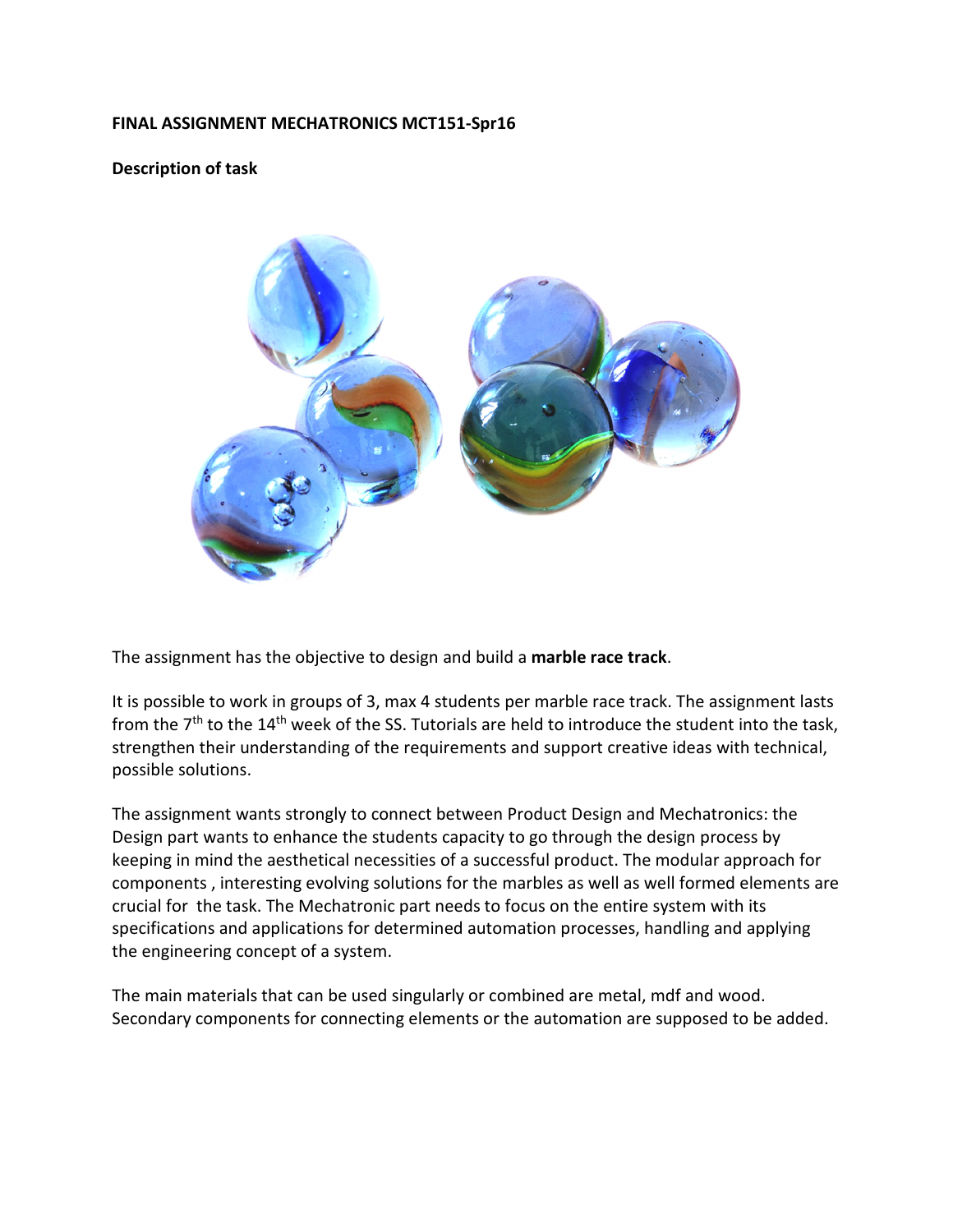In details and keywords:

- 1. Height of the track min 30, max 60 cm, ground area ca 0,25 sq. m
- 2. The marble need to change at least 10 direction
- 3. The marble need to be lifted from the ground area with electromechanical support, in an interesting mechanism. This mechanism needs to be seen as one of the main elements of the design.
- 4. The marble need to undertake at least one of the following tasks while running on the track:
	- a. Push a wheel
	- b. Clap down an element
	- c. Make a small loop
	- d. Make a jump in air for some centimeters.